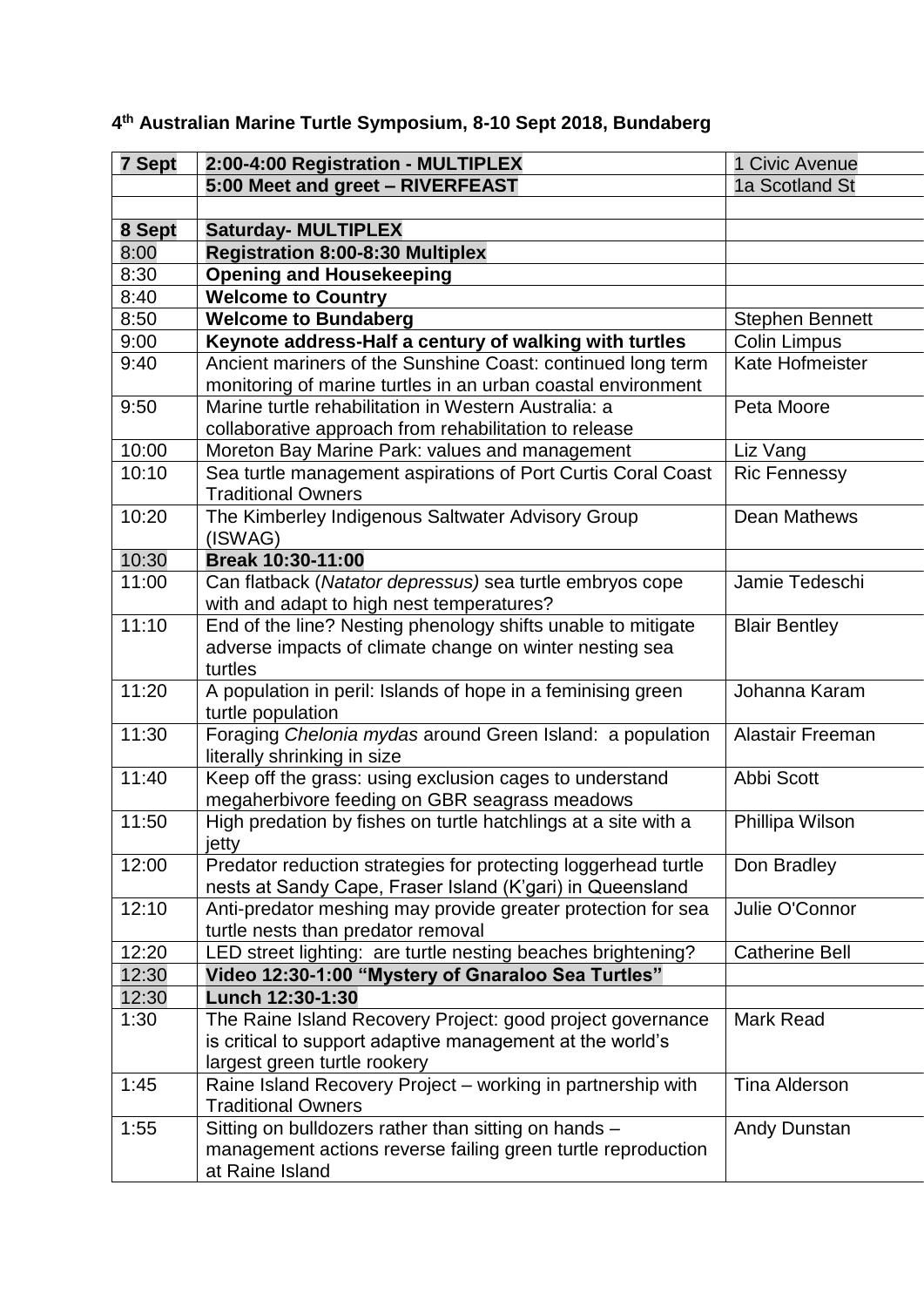| 2:05   | Reducing nesting turtle mortality on Raine Island through           | Katharine              |
|--------|---------------------------------------------------------------------|------------------------|
|        | management actions                                                  | Robertson              |
| 2:15   | Foraminifera at Raine Island and their importance to the            | John Dawson            |
|        | future of the cay as a turtle rookery                               |                        |
| 2:25   | Nesting behaviour of green turtles at Raine Island                  | Mark Hamann            |
| 2:35   | Insights into the nesting season of green sea turtles on Raine      | Saskia McDonald        |
|        | Island using satellite telemetry                                    |                        |
| 2:45   | Can close nest proximity explain early embryo death in green        | David Booth            |
|        | turtle nests at Raine Island?                                       |                        |
| 2:55   | <b>Break 2:55-3:30</b>                                              |                        |
| 3:30   | Workshop 1- Light Issues 3:30-4:30                                  | Kellie Pendoley,       |
|        |                                                                     | Karen Arthur           |
| 4:30   | Workshop 2 - Indigenous Talking Circle 4:30-5:30                    | Chris Hannock,         |
|        |                                                                     | Ric Fennessy,          |
|        |                                                                     | <b>Dean Mathews</b>    |
|        |                                                                     |                        |
| 9 Sept | <b>Sunday- MULTIPLEX</b>                                            |                        |
| 8:30   | The World Science Festival's loggerhead turtle 'hatchery'           | <b>Patrick Couper</b>  |
| 8:40   | The importance of community involvement in sea turtle               | <b>Lesley Dimmock</b>  |
|        | conservation                                                        |                        |
| 8:50   | Marine turtles at Ningaloo: current status and where to in the      | <b>Chantelle Coote</b> |
|        | future                                                              | Natalie Lobartolo      |
| 9:00   | Get involved in CoralWatch and help to look after turtle<br>habitat |                        |
| 9:10   | 11 years of turtle monitoring: the good news and the bad?           | Leigh                  |
|        | Where to from here?                                                 | Warneminde             |
| 9:20   | Turtle strandings and management: Moreton Bay Marine Park           | <b>Wayne Matthews</b>  |
| 9:30   | Monitoring Bargara's marine turtles: working with marine            | Maree McLaren          |
|        | turtles on public beaches and in people's back yards                |                        |
| 9:40   | The internet of turtles: state of the art tools for global marine   |                        |
|        | turtle population and threat monitoring with one of a kind          | <b>Christine Hof</b>   |
|        | photo identification system                                         |                        |
| 9:50   | Celebrating collaborations between conservation                     | Jacques Laloe          |
|        | organisations and universities                                      |                        |
| 10:00  | Turtle watching: allying conservation, research and tourism         | <b>Tyffen Read</b>     |
|        | for a case study in New Caledonia                                   |                        |
| 10:10  | Legal and illegal turtle harvest and trade in Solomon Islands       | Simon Vuto             |
| 10:20  | On reflection of past 5 years of marine turtle monitoring in        | Andrew                 |
|        | <b>Torres Strait</b>                                                | Simmonds               |
| 10:30  | Break 10:30-11:00 National Bilby Day-Luke Curnow award              |                        |
|        | & cake cutting                                                      |                        |
| 11:00  | Barnacle shell isotopes reveal important loggerhead turtle          | <b>Ryan Pearson</b>    |
|        | foraging habitats                                                   |                        |
| 11:10  | Insights from stable isotope analysis of a southern and             | Owen Coffee            |
|        | northern Great Barrier Reef green turtle rookery                    |                        |
| 11:20  | What can stable isotopes tell us about the ecology of green         | Mat Vanderklift        |
|        | turtles at Ningaloo Reef?                                           |                        |
| 11:30  | The use of an Unmanned Aerial Vehicle to complete a sea             | <b>Paul Whittock</b>   |
|        | turtle track census                                                 |                        |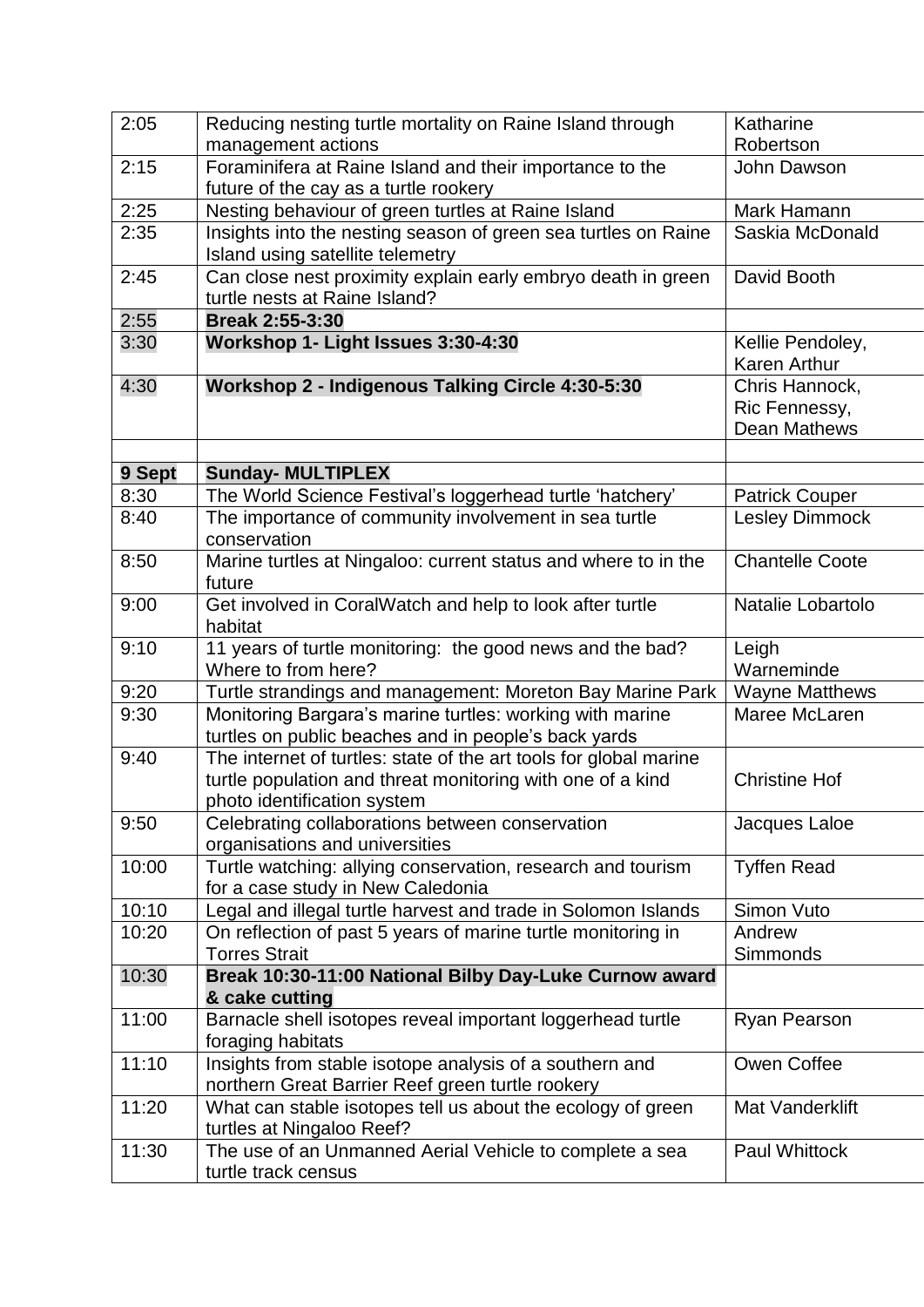| 11:40   | A collaborative model for turtle monitoring and predator                |                       |
|---------|-------------------------------------------------------------------------|-----------------------|
|         | control on the west coast of Cape York Peninsula                        | Kerri Woodcock        |
| 11:50   | Developmental migrations by hawksbill turtles from Cocos                |                       |
|         | Keeling Islands to Western Indian Ocean: multiple lines of              |                       |
|         | evidence                                                                | <b>Scott Whiting</b>  |
| 12:00   | Using satellite tracking to examine whether the in-water                |                       |
|         | regulatory protections for the courting and nesting turtles             |                       |
|         | using the northern beaches of K'gari-Fraser Island are                  |                       |
|         | adequate                                                                | Simone Bosshard       |
| 12:10   | Movement behaviour of green and hawksbill turtles on the                |                       |
|         | Northwest Shelf of Western Australia                                    | <b>Michele Thums</b>  |
| 12:20   | Telemetry of inter-nesting loggerhead turtles in the                    | Takahiro              |
|         | Woongarra coast: an indication of strategic habitat use                 | Shimada               |
| 12:30   | Lunch 12:30-1:30                                                        |                       |
| 1:30    | Workshop 3 - Movement and Metadata 1:30-3:00                            | Karen Arthur,         |
|         |                                                                         | <b>Fiona Bartlett</b> |
| 3:00    | <b>Break 3:00-3:30</b>                                                  |                       |
| 3:30    | Workshop 4 - Stable Isotopes 3:30-4:30                                  | Karen Arthur,         |
|         |                                                                         | Mat Vanderklift,      |
|         |                                                                         | <b>Tony Tucker</b>    |
| 4:30    | Workshop 5 -Monitoring Technology 4:30-5:30                             | Paul Whittock,        |
|         |                                                                         | Andrew Dunstan,       |
|         |                                                                         | Kevin Lay             |
|         |                                                                         |                       |
|         |                                                                         |                       |
| 10 Sept | <b>Monday - MULTIPLEX</b>                                               |                       |
| 8:30    | The illusion of islands: can fiction encourage conservation?            | Andrea Baldwin        |
| 8:40    | Filling in the gaps: a case study of Central Queensland's               | <b>Karl French</b>    |
|         | community monitoring programs in a changing environment                 |                       |
| 8:50    | Going, going, gone! Predicted extirpation of hawksbill nesting          | lan Bell              |
|         | on Milman Island, northern Great Barrier Reef                           |                       |
| 9:00    | Pristine coastal ecosystem Barr Al Hikman, Oman: a refuge               | <b>Kiki Dethmers</b>  |
|         | for Loggerhead and Hawksbill turtles in the Indian Ocean?               |                       |
| 9:10    | Community monitoring, conservation, and securing the future             | <b>Kelly Howlett</b>  |
|         | of flatback turtles in Port Hedland, Western Australia                  |                       |
| 9:20    | Expansion of the strandings volunteer network                           | <b>Alicia Moisel</b>  |
| 9:30    | Flatback nesting numbers in North Western Australia: fables             | <b>Michael Guinea</b> |
|         | and foibles?                                                            |                       |
| 9:40    | Relative significance of the Muiron Islands in the Ningaloo             | Dani Rob              |
|         | Coast World Heritage Area as nesting habitat for green,                 |                       |
|         | loggerhead and hawksbill turtles                                        |                       |
| 9:50    | Distribution and abundance of nesting marine turtles in                 | <b>Tony Tucker</b>    |
|         | Northwestern Australia: pairing the landscape and local<br>perspectives |                       |
| 10:00   | Flatback monitoring at Curtis Island 2017-2018 season                   | John Sergeev          |
| 10:10   | Population genetics of flatback turtles: behavioural insights           | Nancy                 |
|         | and conservation implications                                           | <b>FitzSimmons</b>    |
| 10:20   | Rapid epigenetic age-estimators for turtles                             | Benjamin Mayne        |
| 10:30   | Break 10:30-11:00                                                       |                       |